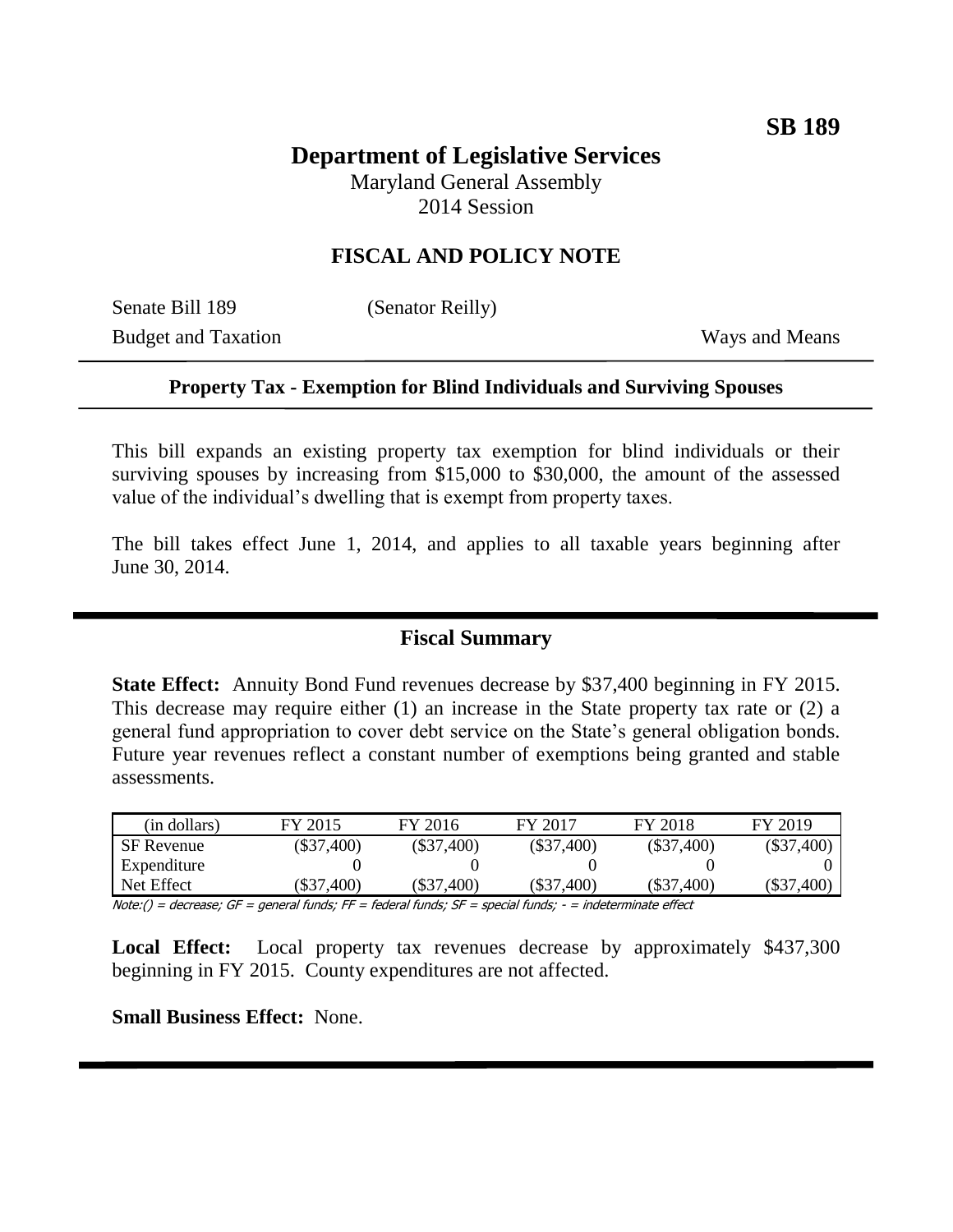### **Analysis**

**Current Law:** Dwelling houses owned by specified blind individuals or their surviving spouses are provided a property tax exemption of \$15,000 from the total assessed value.

**Background:** While local governments have limited ability to alter real property exemptions, they have been granted broad authority to exempt certain types of personal property from property taxation. The types of property exempt from local taxation are enumerated in Title 7 of the Tax-Property Article. Exemptions apply to State property taxation as well, although the State does not tax personal property. The major exemptions from the local property tax are local, State, and federal government property; property of religious organizations; cemeteries and mausoleums; nonprofit hospitals; portions of continuing care facilities for the elderly; property of charitable, fraternal, and educational institutions; property used for national defense or military housing; property of national veterans' organizations; homes of disabled veterans and the blind (partial exemption), or a surviving spouse of either; property of historical societies and museums; property owned by certain taxpayers engaged in building, operating, and managing nonprofit multifamily units, subject to local government approval; and property owned by fire companies, rescue squads, community water corporations, and housing authorities.

**State Fiscal Effect:** The current property tax exemption for blind individuals will reduce the taxable assessable base by approximately \$33.4 million in fiscal 2015, as shown in **Exhibit 1.** By doubling the amount of the exemption, State property tax revenues will decrease by \$37,400 beginning in fiscal 2015. This estimate is based on the State's current property tax rate of \$0.112 per \$100 of assessed value.

Debt service payments on the State's general obligation bonds are paid from the Annuity Bond Fund. Revenue sources for the fund include State property taxes, premium from bond sales, and repayments from certain State agencies, subdivisions, and private organizations. General funds may be appropriated directly to the Annuity Bond Fund to make up any differences between the debt service payments and funds available from property taxes and other sources. The fiscal 2015 State budget includes \$1.0 billion for general obligation debt service costs, including \$195.0 million in general funds, \$826.7 million in special funds from the Annuity Bond Fund, \$6.3 million in transfer tax revenues, and \$11.5 million in federal funds.

To offset the reduction in State property tax revenues, general fund expenditures could increase in an amount equal to the decrease in the Annuity Bond Fund revenues or the State property tax rate would have to be increased in order to meet debt service payments. This assumes that the Annuity Bond Fund does not have an adequate fund balance to cover the reduction in State property tax revenues.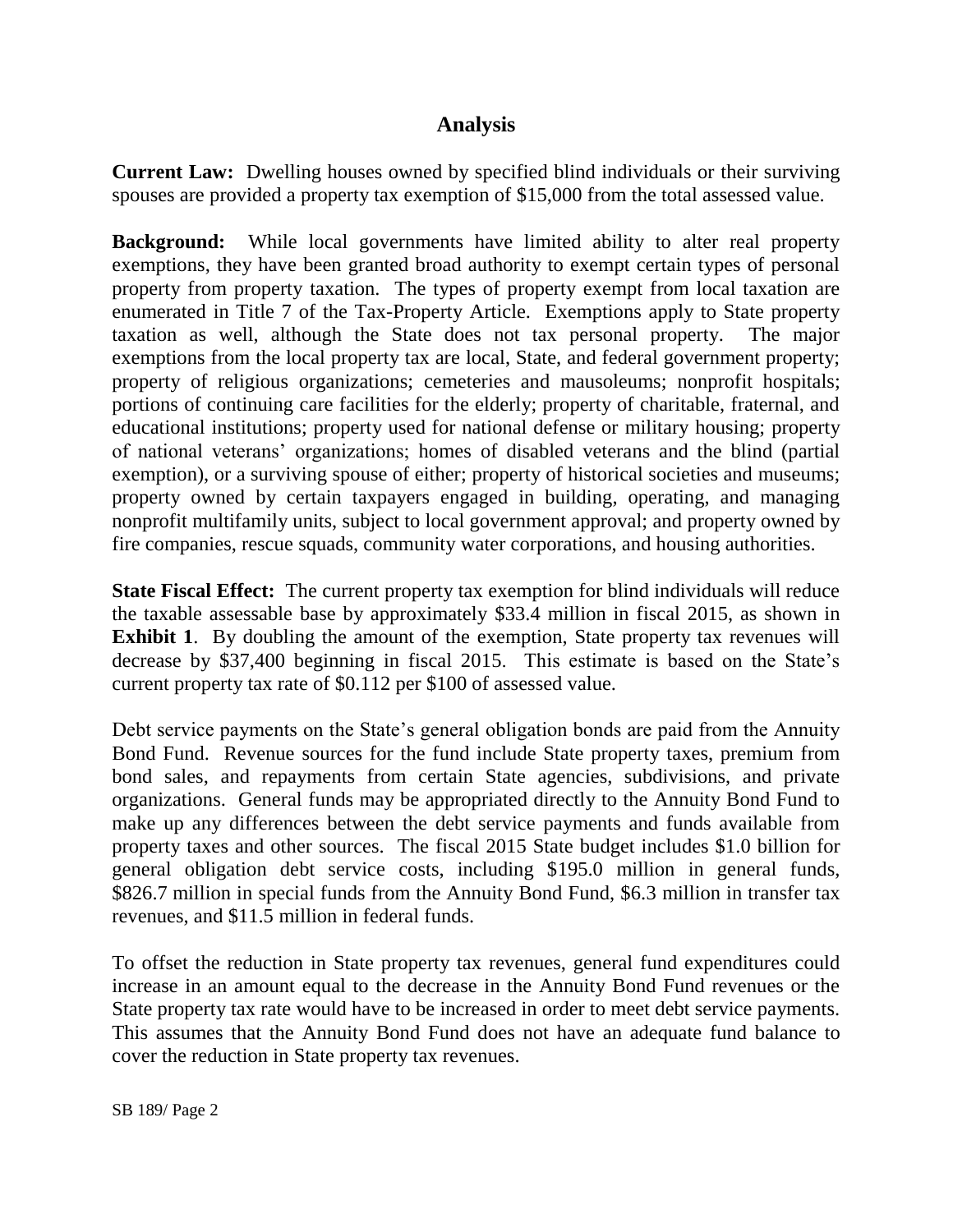**Local Fiscal Effect:** The State Department of Assessments and Taxation advises that the current property tax exemption for homes owned by blind individuals or their surviving spouses reduces the property tax base by approximately \$33.4 million. As a result, increasing the exemption amount from \$15,000 of assessed value to \$30,000 of assessed value will reduce county property tax revenues by approximately \$408,800 beginning in fiscal 2015. In addition, municipal property tax revenues may decrease by approximately \$28,500 resulting in a total local revenue decrease of \$437,300.

Exhibit 1 shows the current number of property tax accounts that qualify for the exemption and the total amount of the exemptions in each county and the revenue effect on county governments of doubling the current exemption amount. The estimate assumes that all properties have a total assessed value of greater than \$30,000.

## **Additional Information**

**Prior Introductions:** SB 119 of 2013 passed the Senate and received a hearing in the House Ways and Means Committee, but no further action was taken. Its cross file, HB 21, received a hearing in the House Ways and Means Committee, but no further action was taken. SB 6 of 2012 passed the Senate and received a hearing in the House Ways and Means Committee, but no further action was taken. Its cross file, HB 976, received a hearing in the House Ways and Means Committee, but no further action was taken.

**Cross File:** None.

**Information Source(s):** State Department of Assessments and Taxation, Department of Legislative Services

**Fiscal Note History:** First Reader - January 24, 2014 ncs/hlb

Analysis by: Michael Sanelli Direct Inquiries to:

(410) 946-5510 (301) 970-5510